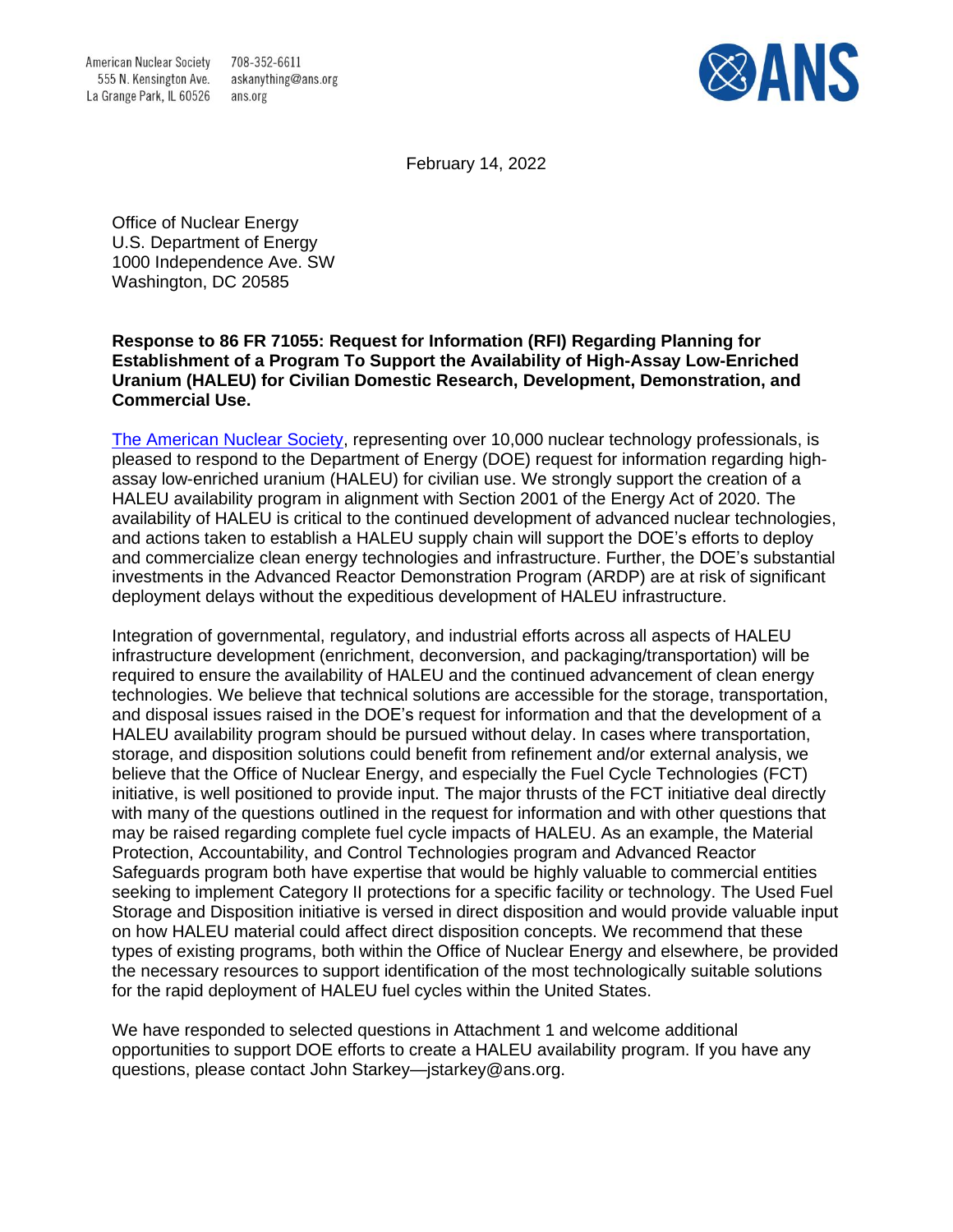American Nuclear Society 555 N. Kensington Ave. La Grange Park, IL 60526

708-352-6611 askanything@ans.org ans.org

Sincerely,

Executive Director / CEO President<br>
American Nuclear Society<br>
American



Craig H. Piercy **Steven P. Nesbit** 

 $\beta$ 

American Nuclear Society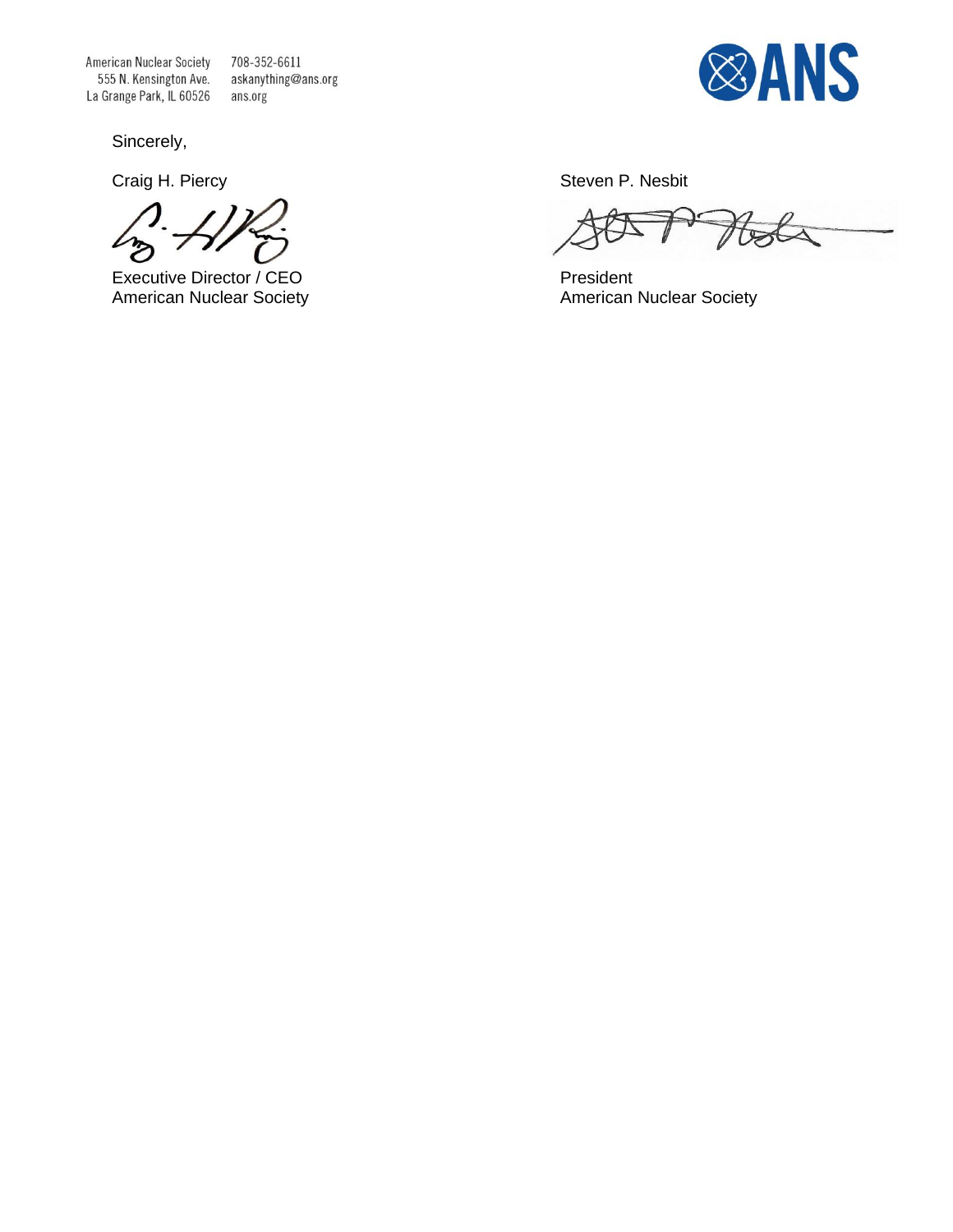708-352-6611 askanything@ans.org ans.org



# **Attachment 1 Response to Selected Questions**

**(4)(c) If the Department were to address the objectives of** *Sec. 2001 of the Energy Act of 2020* **related to the creation of a fuel bank to supply HALEU for civilian domestic research, development, demonstration, and commercial use, what siting and energy justice issues should the Department take into account as it considers the development of a program and how might the Department address those issues?**

Nuclear facilities, including research reactors, power generation reactors, fuel fabrication facilities, medical radioisotope production facilities, and other radioactive materials handling facilities, are operated safely and with limited environmental impact across the United States.<sup>1</sup> We believe that compliance with existing regulatory frameworks will ensure that any new facilities can be operated with minimal environmental, health, and safety (EH&S) implications to the surrounding land area and populations. We also believe the construction and operation of HALEU infrastructure is likely to result in economic benefit to the surrounding populace with the creation of skilled jobs for people of diverse educational backgrounds (ranging from high school graduates to credentialed scientists). Many operational jobs may require only vocational or onthe-job training, reducing the barrier of entry for disadvantaged communities. There will also be notable benefits to U.S. leadership in nuclear reactor technology deployment, with potential material, fuel, and reactor supply contracts overseas.

**(8) Advanced reactors under development (including awardees under the Advanced Reactor Demonstration Program) would utilize HALEU in various chemical and physical fuel forms, including oxides, metals, and potentially salts. Additionally, centrifuge enrichment requires uranium in hexafluoride form. What additional fuel cycle infrastructure, or additions or modifications to existing infrastructure, would enable the deployment of commercial HALEU production and assure the availability of different forms of HALEU in sufficient quantities for use in advanced reactors?**

We believe existing low-enriched uranium (LEU) fuel suppliers have a potential business case for adding HALEU fuel manufacturing to their portfolios. Enrichers in the United States have the capability to deploy existing enrichment technology to produce HALEU at their existing sites. Existing fuel fabrication facilities, several of which are operating below their rated capacities, could also be used to establish commercial HALEU fuel fabrication capabilities. Such actions would have minimal EH&S impacts for the surrounding areas or peoples beyond the current EH&S profile. These facilities could manufacture HALEU fuel at assays below 10 weight percent (w/o) uranium-235 ( $^{235}$ U) with limited modifications. However, enrichment assays above 10 w/o <sup>235</sup>U would require investments for separate facilities that meet the requirements for Category II nuclear facilities. We recommend that approaches to incentivize or facilitate this investment be evaluated, especially as the utilization of existing commercial facilities is one of the quickest ways to establish commercial HALEU enrichment and fuel fabrication capabilities given the accelerated timelines needed for advanced reactor development and deployment.

<sup>1</sup> "Safety of Nuclear Power." ANS Position Statement #51. American Nuclear Society. [https://cdn.ans.org/policy/statements/docs/ps51.pdf?\\_ga=2.228905114.765505169.1644440177-](https://cdn.ans.org/policy/statements/docs/ps51.pdf?_ga=2.228905114.765505169.1644440177-812862292.1643897727) [812862292.1643897727](https://cdn.ans.org/policy/statements/docs/ps51.pdf?_ga=2.228905114.765505169.1644440177-812862292.1643897727) (current as of Feb. 11, 2022).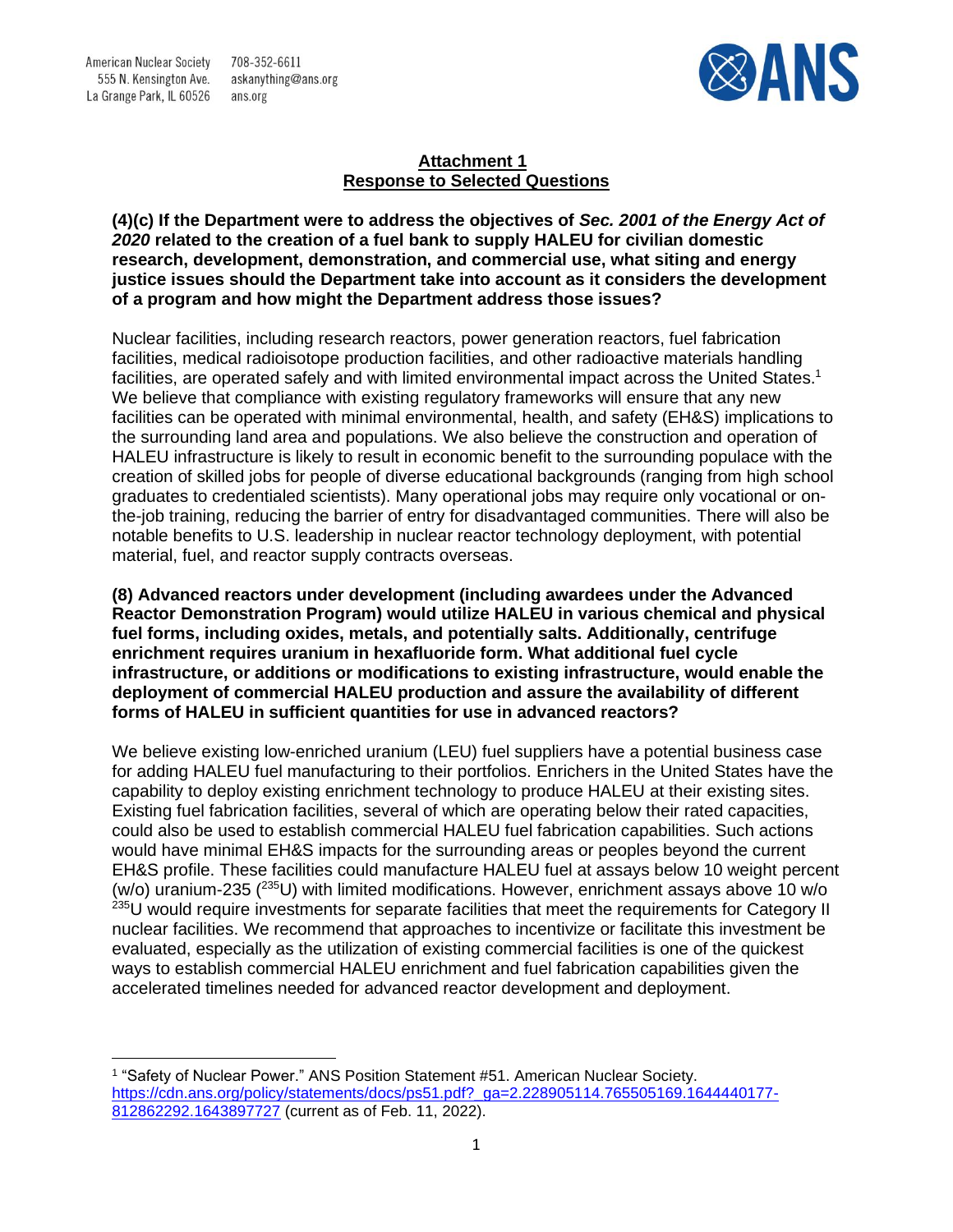American Nuclear Society 555 N. Kensington Ave. La Grange Park, IL 60526

708-352-6611 askanything@ans.org ans.org



## **(11) What specific technological, regulatory, and/or legal gaps or challenges currently exist for transporting HALEU in various chemical forms (e.g., oxide, hexafluoride, metal) throughout the HALEU fuel supply chain? How do these challenges change depending upon the enrichment level? What actions could be taken, when, and by whom, to address the identified gaps or challenges?**

A robust, mature regulatory structure provides confidence that the safe transport of radioactive materials, including HALEU, will continue without adverse impacts to the public or environment. The transportation of LEU,<sup>2</sup> used nuclear fuel (UNF), high-level wastes, and other radioactive materials is conducted routinely with a graded risk-based approach for determining packaging and routes.<sup>3</sup> In fact, the international shipment of HALEU occurs regularly in the context of research reactor fuel resupply. Thus, the continued inclusion of HALEU shipments in a transportation portfolio is acceptable under the current regulatory structure.

The most common transportation package for LEU in the form of  $UF<sub>6</sub>$  is the high-capacity 30B cylinder. The role of 30B cylinders in HALEU transport is under analysis, and it is unlikely that 30B cylinders will be suitable for the entire HALEU enrichment range. <sup>4</sup> The U.S. Nuclear Regulatory Commission (NRC) staff has recommended that the NRC conduct a rulemaking regarding the transport of light water reactor fuel with enrichments above 5  $w$ /o  $235U$ .<sup>5</sup> Work has also been initiated within the DOE Office of Nuclear Energy (via the Gateway for Accelerated Innovation in Nuclear [GAIN] program) to evaluate the applicability and constraints for shipment of HALEU fuel in various forms. At the time of this writing, a license application for a modified cylinder suitable for HALEU-UF $_6$  has already been submitted by one stakeholder, and we believe additional designs may come forward. Industry is well equipped to design safe  $UF<sub>6</sub>$ transportation packages for certification by the NRC and other competent authorities.

Depending on the specific details of siting, desired fuel form (metal, oxide, fluoride, or other), and fuel fabrication processes, it is likely there will be cause to transport HALEU in alternative chemical forms. Many advanced reactor developers have indicated that they desire to receive HALEU in metallic or oxide forms.<sup>6</sup> Packaging for uranium metal and uranium oxide forms does exist currently, but these packages typically have low capacity. To support efficient transport of fuel for advanced reactors, higher-capacity packaging will be needed. We encourage expedient definition of this need, given the lead times required for designing, licensing, and fabricating transportation packages. Therefore, determination of the required qualifications and specifications of the feed materials for fabrication of advanced reactor fuel must completed at an early stage of the planning process.

<sup>&</sup>lt;sup>2</sup> LEU is transported in the form of uranium hexafluoride (UF<sub>6</sub>), uranium oxide (UO<sub>2</sub>) powder and pellets, and as fabricated fuel assemblies.

<sup>3</sup> "Transportation of Radioactive Materials." Position Statement #18. American Nuclear Society. [https://cdn.ans.org/policy/statements/docs/ps18.pdf?\\_ga=2.168997799.765505169.1644440177-](https://cdn.ans.org/policy/statements/docs/ps18.pdf?_ga=2.168997799.765505169.1644440177-812862292.1643897727) [812862292.1643897727](https://cdn.ans.org/policy/statements/docs/ps18.pdf?_ga=2.168997799.765505169.1644440177-812862292.1643897727) (current as of Feb. 11, 2022).

<sup>4</sup> E. M. Saylor et al. "Analysis of the 30B UF<sup>6</sup> Container for Use with Increased Enrichment." ORNL/TM-2021/2043. Oak Ridge National Laboratory.<https://info.ornl.gov/sites/publications/Files/Pub158475.pdf> (current as of Feb. 11, 2022).

<sup>5</sup> "Policy Issue, Subject: Rulemaking Plan on Use of Increased Enrichment of Conventional and Accident Tolerant Fuel Designs for Light Water Reactors." SECY-21-0109. U.S. Nuclear Regulatory Commission. December 20, 2021. <https://www.nrc.gov/docs/ML2123/ML21232A237.pdf> (current as of Feb. 11, 2022). 6 "Establishing a High Assay Low Enriched Uranium Infrastructure for Advanced Reactors." Nuclear Energy Agency. January 2022. [https://nei.org/resources/reports-briefs/establishing-a-haleu-infrastructure](https://nei.org/resources/reports-briefs/establishing-a-haleu-infrastructure-for-advanced-r)[for-advanced-r](https://nei.org/resources/reports-briefs/establishing-a-haleu-infrastructure-for-advanced-r) (current as of Feb. 11, 2022).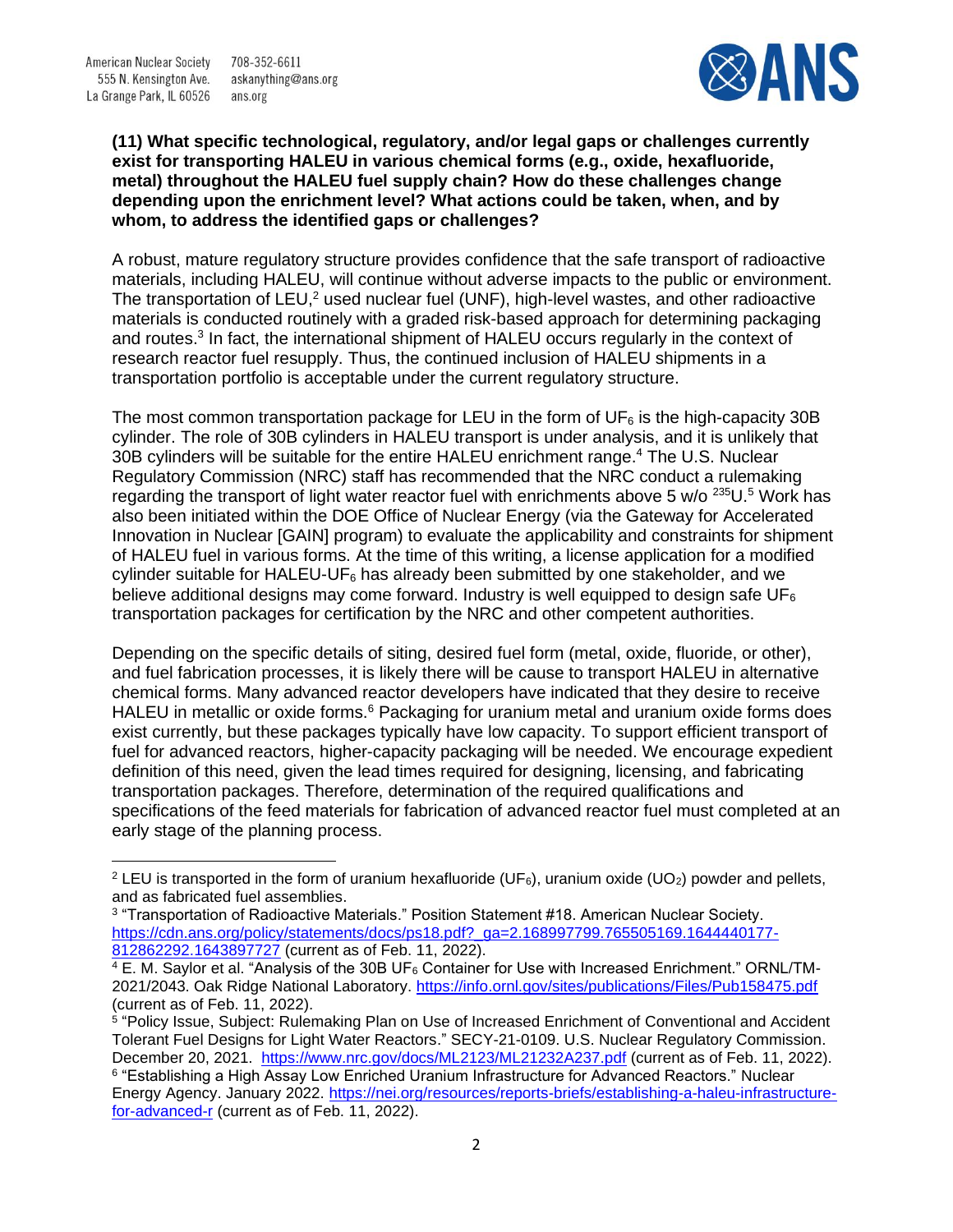708-352-6611 askanything@ans.org ans.org



The design, licensing, and fabrication of new transportation packages for various forms of HALEU fuel may become a critical-path activity as package designers are unlikely to accept the risk of designing, licensing, and fabricating transportation packaging while demand for these packages remains uncertain. It is clear that government has a role in supporting the design, licensing, and fabrication of new HALEU packaging. Several actions are likely to prove beneficial. First, the DOE can work with reactor vendors and potential packaging designers to better define the demand for packaging, taking into account the uranium transport form, the fuel fabrication process, the expected fuel loading timeline, and the amount of fuel required. This will allow the packaging designers to solidify a business case for packaging development. Second, the DOE can support the design and expedient licensing review of HALEU-specific packaging from multiple vendors through any reasonable means available. Third, the DOE can help to ensure that existing packaging, including any necessary modifications to existing packaging certification, be made available in the interim period to support advanced reactor fuel fabrication timelines while new packaging is in the process of licensing and fabrication.

# **(13) Co-location of facilities for the front end of the fuel cycle (such as enrichment, and conversion/deconversion, and fabrication) may be a practicable solution to address some HALEU transportation issues. Is co-location considered otherwise beneficial? Are there other solutions that should be considered?**

As stated in our response to question 11, the transportation of radiological materials, including HALEU, can be conducted safely under existing U.S. regulations. However, there are concerns regarding the availability of sufficient transportation packaging for HALEU fuel in various forms. Reduction of transportation issues may not of itself prompt the co-location of fuel cycle operations. Several other facets of co-location must be considered. First, the co-location of an enrichment facility and deconversion facility would enable the shipment and storage of uranium intermediate products (e.g., oxides or uranium metal). Second, co-location of fuel cycle facilities provides an opportunity to reduce the cost of front-end operations by enabling close process linkages. Third, as in many other aspects of HALEU usage, the issue of Category II nuclear facilities comes forward. There may be benefit in operating multiple Category II facilities at a colocated site with shared security.

Most importantly, any co-location and operation of facilities must consider the reactor vendors and their desired fuel form. Given the range of fuel types currently being proposed, the creation of a one-size-fits-all solution with a single uranium form may not be suitable to address fuel supply for potential fuel or reactor vendors. For example, deconversion of HALEU-UF $_6$  to uranium oxide may require some fuel fabricators to add additional conversion steps within their manufacturing processes. We recommend that careful consideration be given to balancing the many factors that will affect not only co-location, but also the chemical form of any potential HALEU supply chain. It may be found that multiple HALEU forms and enrichments are needed to enable the development of supply chains diverse enough to support emerging reactor technology. The DOE is well positioned to provide an objective analysis of potential HALEU products, their production processes, and the benefits or disadvantages of  $UF<sub>6</sub>$  transportation and handling by enrichment, deconversion, and fabrication facilities.

Although the case for co-location of HALEU enrichment and deconversion facilities is easily understood, the case for co-locating fuel fabrication facilities with other front-end operations is less clear. Given the potential for repurposing underused capacity at existing nuclear fuel fabrication facilities, the range of fuel concepts proposed, and the large number of potential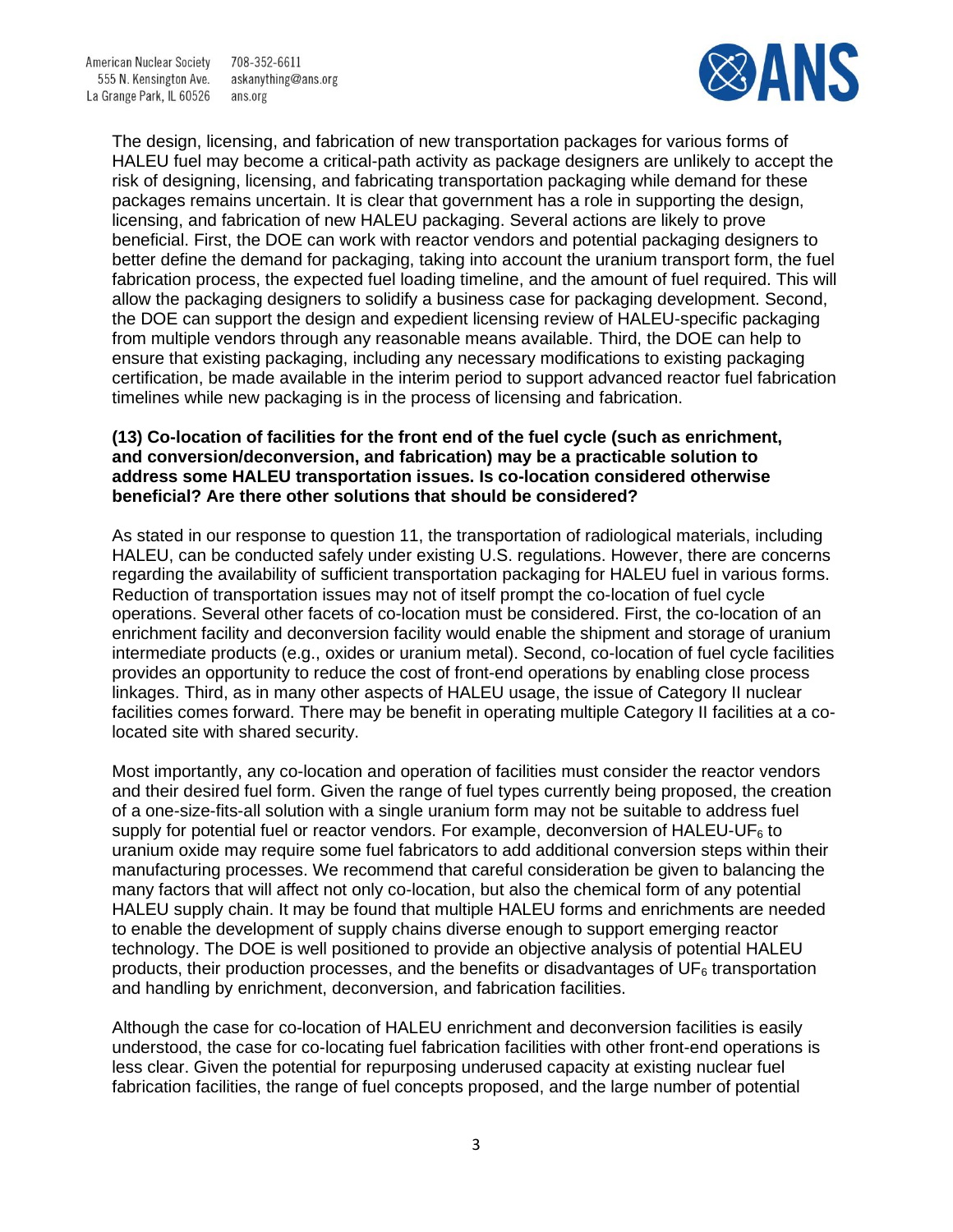askanything@ans.org



HALEU reactor vendors and fuel vendors, it is likely that fuel fabrication facilities will need to be independent of other front-end operations and operated either by reactor vendors themselves or commercial fuel suppliers.

**(15) What are the technical barriers and/or regulatory requirements (e.g., safety, security, material control and accountability) to licensing front-end fuel cycle facilities (e.g., enrichment, deconversion, and/or fuel fabrication facilities) for the production and availability of HALEU?**

- **For existing facilities to upgrade to a HALEU capability?**
- **For new facilities?**

There is an established regulatory structure for Category II fuel cycle facilities, and the Centrus enrichment facility in Ohio was licensed to produce up to 20  $w$ /o  $^{235}$ U in 2021. License application submittals for fuel fabricators are expected in the near future. Some uncertainties may be identified through these additional applications, but these uncertainties are expected to be limited in nature. Pending guidance from the NRC regarding material control and accountability for Category II facilities is expected to add clarity to licensing. Additional physical protection requirements will be in place, and the nuclear industry may explore physical protection design alternatives to reduce footprint and cost burden. Both existing facilities and new facilities will need support in this area. The Advanced Reactor Safeguards (ARS) and Material Protection, Accounting, and Control Technologies (MPACT) program areas in the DOE Office of Nuclear Energy are beginning to provide support to the nuclear industry with these issues—it is important to ensure adequate resources are available for this support in order to provide impactful results for industry.

Future facilities should take advantage of modern approaches to safety, safeguards, and security by design to optimize control and accountability systems. Regulatory requirements should be considered early in the design process in order to avoid costly retrofits in the future.

**(16) What, if any, additional criticality and/or benchmark data is needed to meet U.S. Nuclear Regulatory Commission (NRC) safety and regulatory requirements that must be met in order to establish a supply chain capable of making HALEU available for the development and deployment of advanced reactors? Please consider and address both front-end fuel cycle facilities and transportation packages (including for metal, gas, and pertinent chemical forms).**

State-of-the-art criticality analysis tools are very capable today, based on advances in the understanding of fundamental nuclear physics and improvements to computational methods and platforms. These tools should be sufficient to ensure adequate criticality safety for HALEU transportation packages, facilities, and processes. With that being said, additional data with prototypical HALEU enrichments, materials, and geometries would allow for margin improvements in anticipated HALEU fuel fabrication and transportation applications. We recommend that the national laboratories, with input from industry and regulators, perform a study on the potential costs and benefits of obtaining additional criticality and/or benchmark data. Such a study should be performed in a timely manner, but it should not be required prior to proceeding with initial designs and regulatory approvals associated with HALEU. Additional data, if obtained, would enable greater efficiencies in the longer term.